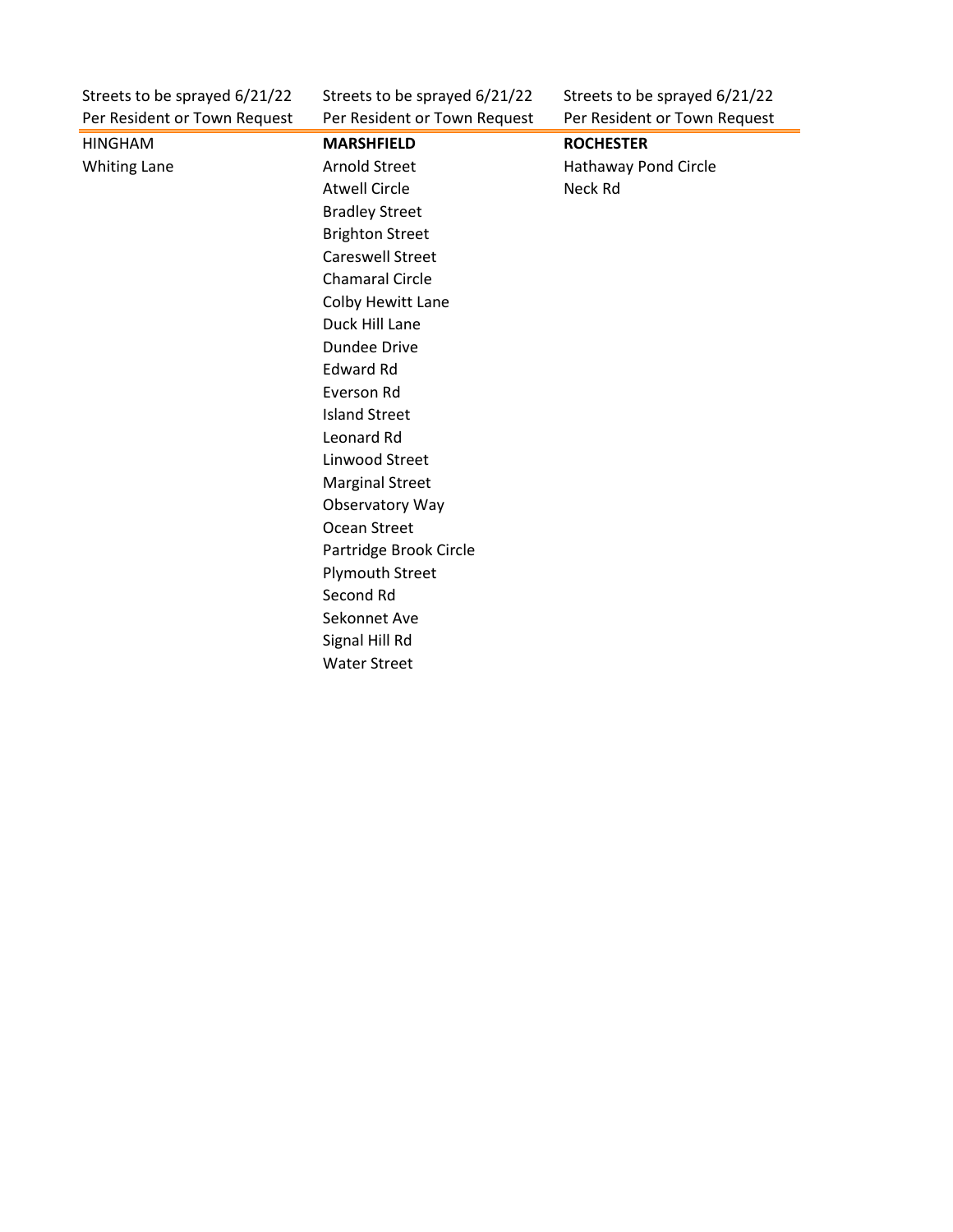| Streets to be sprayed 6/21/22<br>Per Resident or Town Request | Streets to be sprayed 6/21/22<br>Per Resident or Town Request | Streets to be sprayed 6/21/22<br>Per Resident or Town Request |
|---------------------------------------------------------------|---------------------------------------------------------------|---------------------------------------------------------------|
| <b>MATTAPOISETT</b>                                           | <b>MARION</b>                                                 | <b>MIDDLEBORO</b>                                             |
| <b>Beach Street</b>                                           | <b>Holmes Street</b>                                          | Converse Rd                                                   |
| <b>Brant Beach Ave</b>                                        | Old Knoll Rd                                                  |                                                               |
| Laurel Street                                                 | Old Sheepfield Rd                                             |                                                               |
| <b>Shaw Street</b>                                            |                                                               |                                                               |
| West Hill Rd                                                  |                                                               |                                                               |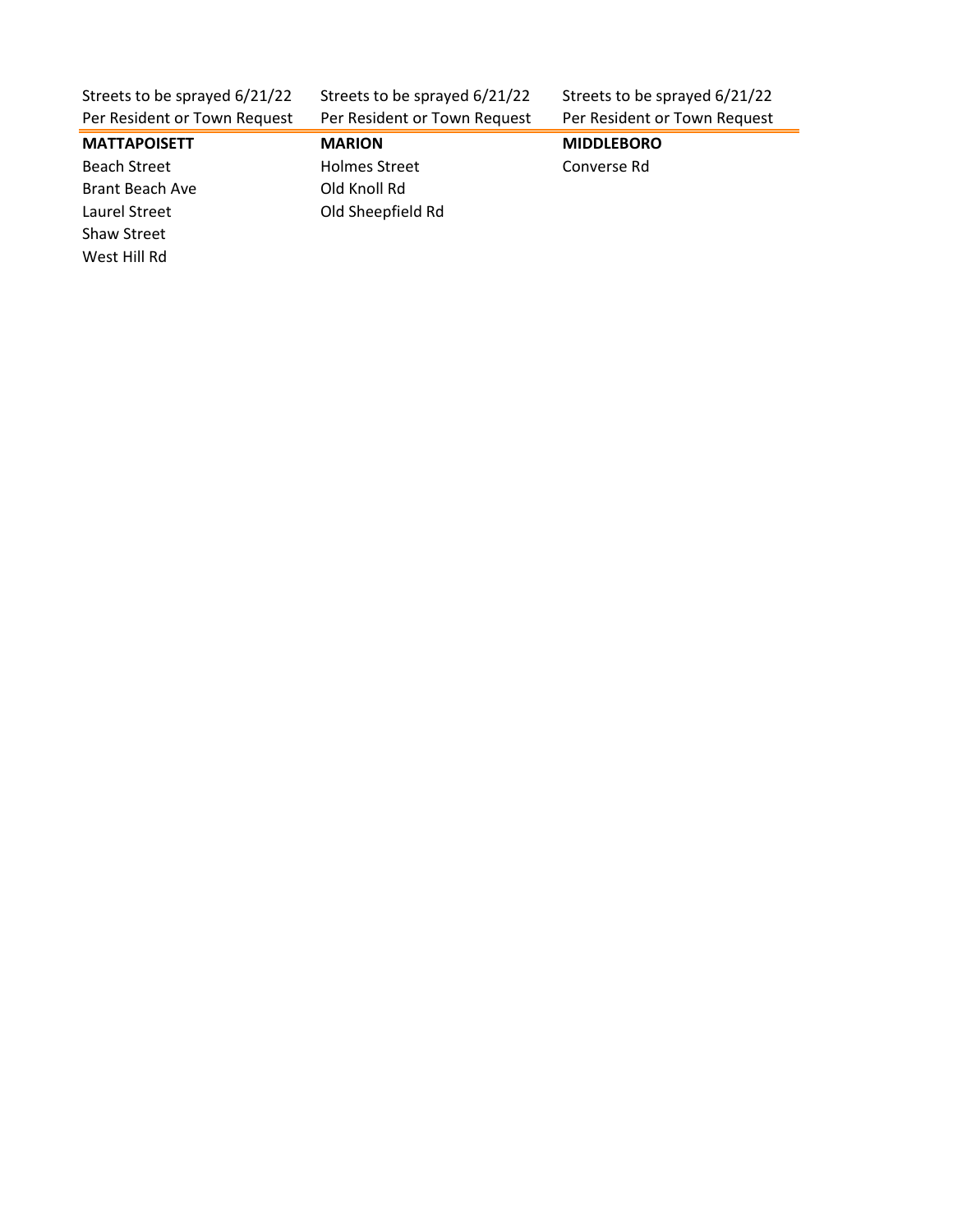Per Resident or Town Request Per Resident or Town Request Per Resident or Town Request

Streets to be sprayed 6/21/22 Streets to be sprayed 6/21/22 Streets to be sprayed 6/21/22

Aunt Hannah's Lane **Barnfield Drive** Balsam Ave Carver Rd Caravel Drive Caravel Drive Bell Drive Edgwater Ext **Center Hill Rd** Captains Way Fir Street Cliff Street Cedar Street Gardonia Street Curtis Drive Curtis Drive Central Street Hideaway Lane Donna Drive Country Farm Rd Morse Ave **Ellisville Drive** Crescent Street Repose Lane **Nitrical Contract Contract Contract Contract Contract Contract Contract Contract Contract Contract Contract Contract Contract Contract Contract Contract Contract Contract Contract Contract Contract Contract Co** Roundhill Blvd **Elm Street** Joyce Drive **Elm Street** Spectacle Pond **Figure 20** Kathleen Drive **Fieldcrest Drive Fieldcrest Drive** Little Sandy Pond Rd
Hudson Place Lunns Way Lori Lane Morton Rd
Burguette Macrae Drive Ouiment Lane Maple Ave Pine Mountain Drive **Northridge Drive** Pond View Circle **Park Ave** Pretto Way **Plymouth Street** Raymond Rd **Poor Meadow Lane** State Rd Strathmore Rd Valley Rd **Trudeau Lane** Wagon wheel Rd Walnut Street Windsor Drive Washington street

**WAREHAM PLYMOUTH EAST BRIDGEWATER** Ship Pond Rd Stone Meadow Drive Woodvale Ave West Pond Street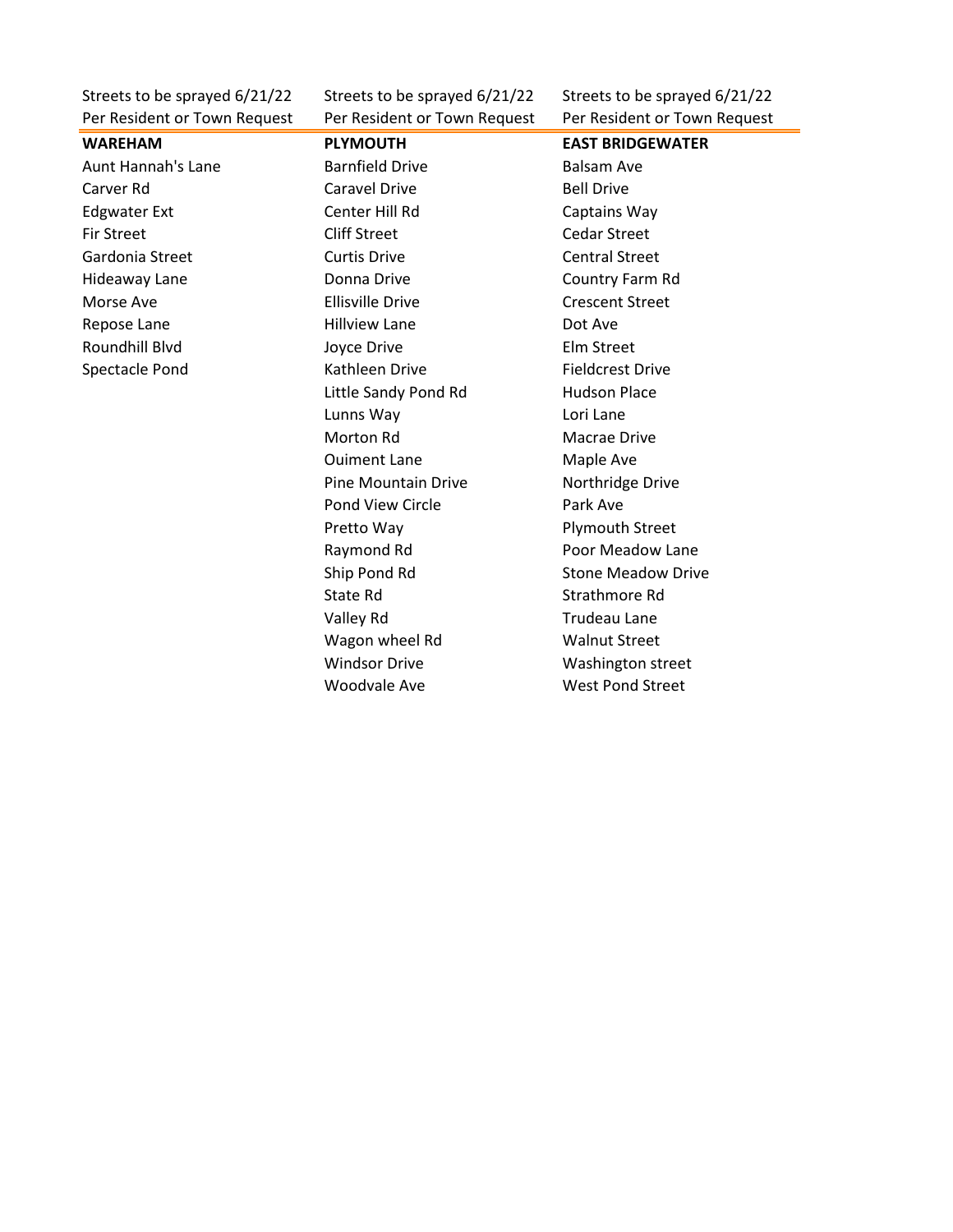| Streets to be sprayed 6/21/22 | Streets to be sprayed 6/21/22 | Streets to be sprayed 6/21/22 |
|-------------------------------|-------------------------------|-------------------------------|
| Per Resident or Town Request  | Per Resident or Town Request  | Per Resident or Town Request  |
| <b>HANOVER</b>                | <b>NORWELL</b>                | <b>ROCKLAND</b>               |
| <b>Bardin Street</b>          | Captain Vinal Way             | <b>Townsend Street</b>        |
| Broadway                      | Christopher Rd                |                               |
| Curtis Rd                     | Farrar Farm Rd                |                               |
| Donna Drive                   | <b>Forest Street</b>          |                               |
| Ellis Field                   | Hoop Pole Lane                |                               |
| <b>Gallant Field</b>          | Lincoln Street                |                               |
| <b>King Street</b>            | Woods Rd                      |                               |
| Main Street                   |                               |                               |
| Paul Rd                       |                               |                               |
| Rosaria Lane                  |                               |                               |
| <b>Spring Street</b>          |                               |                               |
| Webster Street                |                               |                               |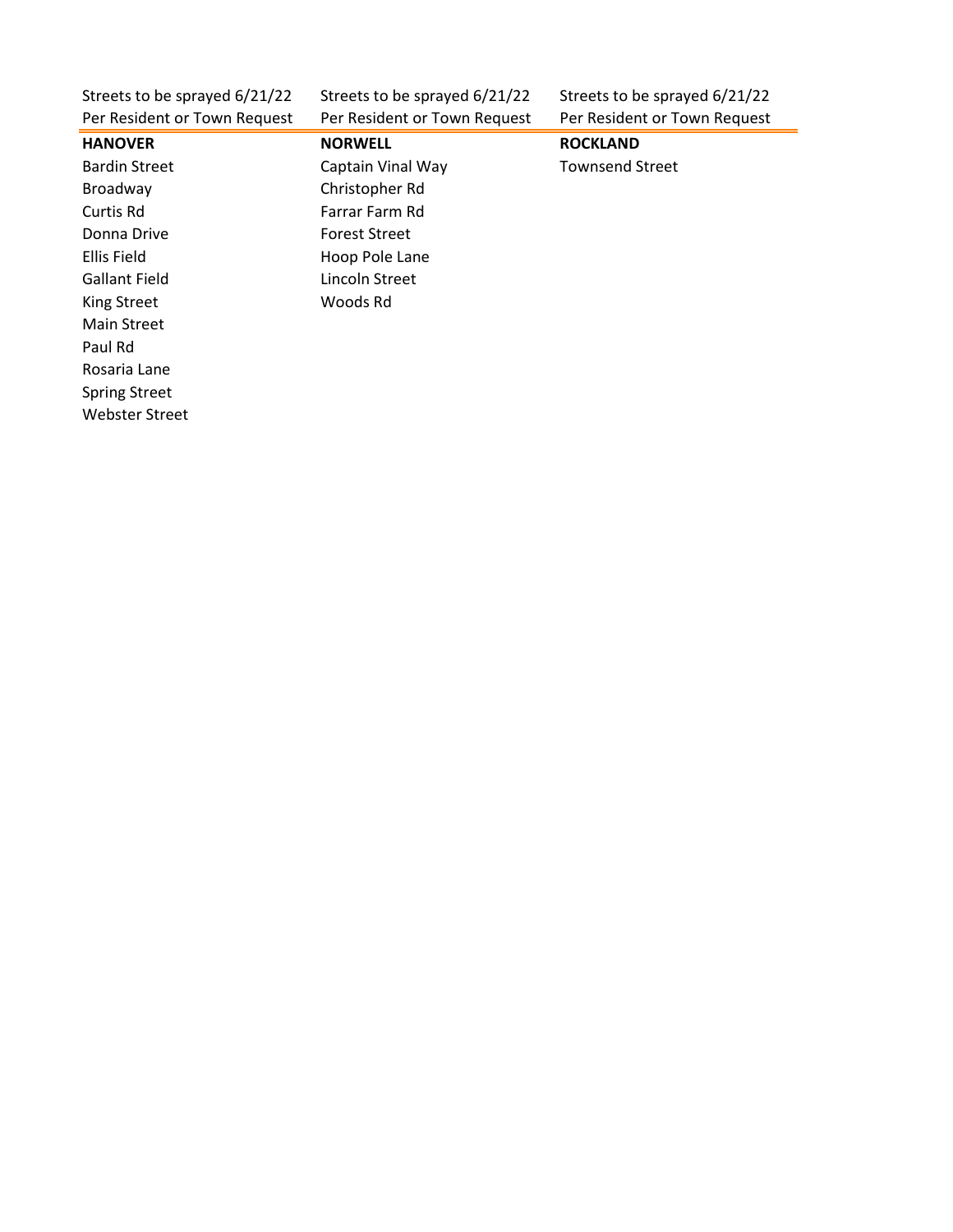Streets to be sprayed 6/21/22 Streets to be sprayed 6/21/22 Streets to be sprayed 6/21/22 Per Resident or Town Request Per Resident or Town Request Per Resident or Town Request

| <b>PEMBROKE</b>      | <b>HANSON</b>                 | <b>WHITMAN</b>             |
|----------------------|-------------------------------|----------------------------|
| <b>Center Street</b> | Arlene Street                 | Auburnville Way            |
| Cyril Ave            | <b>Brook Street</b>           | <b>Corthell Ave</b>        |
| Elmer Street         | <b>Brookside Drive</b>        | Day Street                 |
| Lake Ave             | Catherine Rd                  | <b>Hogg Memorial Drive</b> |
| Oldham Street        | <b>East Washington Street</b> |                            |
|                      | Gorwin Drive                  |                            |
|                      | Greenbriar Lane               |                            |
|                      | Harvey Circle                 |                            |
|                      | Lakeside Rd                   |                            |
|                      | Lexington Street              |                            |

Tavern Waye Whitman Street